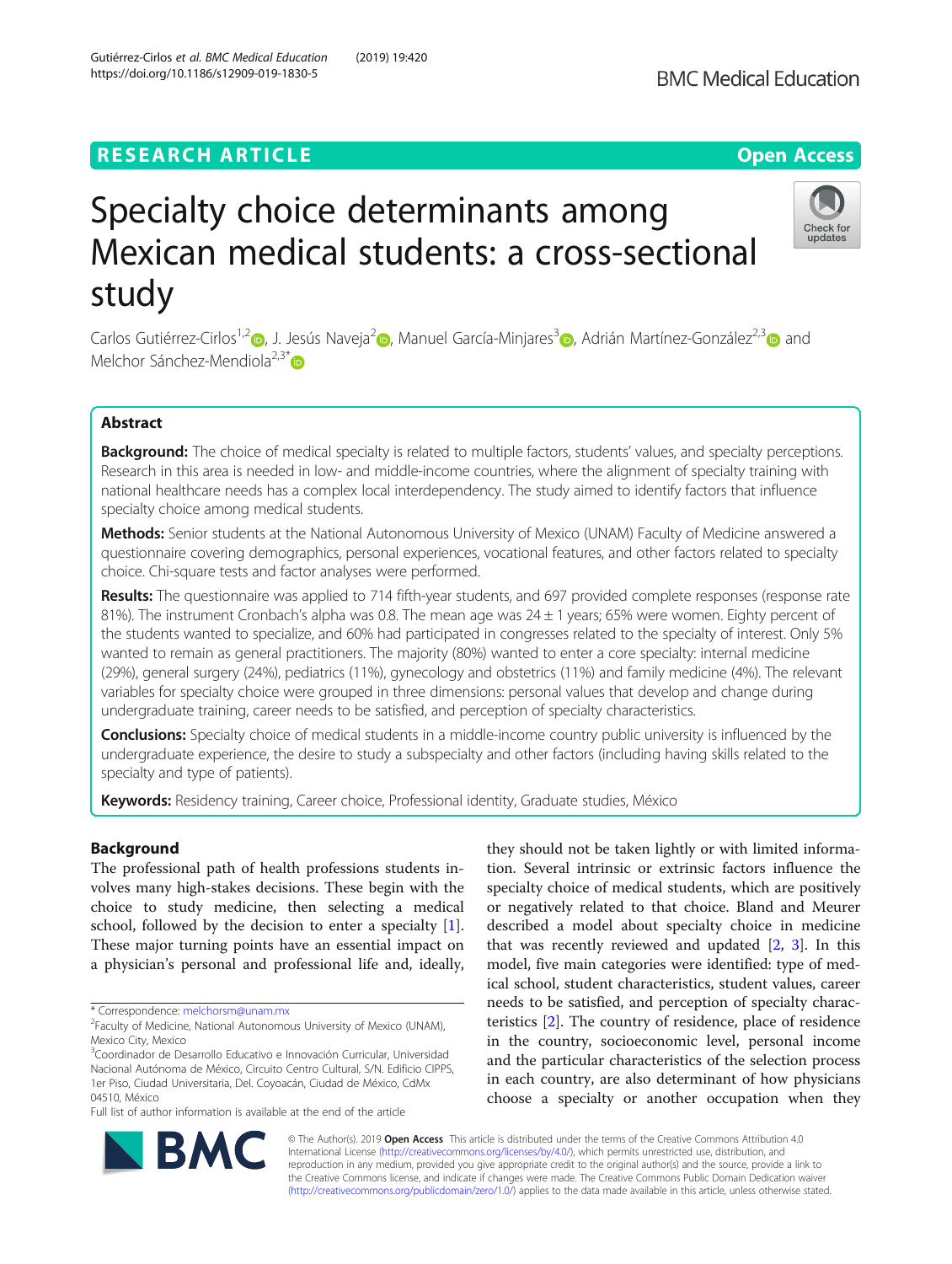finish their medical career [[4](#page-6-0)]. On the other hand, factors that negatively influence and motivate to reject some specialties have been identified (e.g., when general surgery is rejected because of harassment and negative role models) [[5](#page-6-0)–[8\]](#page-6-0).

Despite the importance and lifelong relevance of specialty choice in medicine, there is relatively little research in this area, particularly in low- and middleincome countries [\[9](#page-6-0)]. This is noteworthy since emerging economies frequently have issues of misalignment among some of the following elements: the creation of new medical schools, size of admission cohorts, capabilities and limitations of clinical sites to provide specialty training, healthcare specialty needs of the national health system and geographical distributions of the graduated specialists. There is, therefore, an urgent need for current and relevant data in order to make more evidence-based decisions, otherwise medical students will continue following gut feelings, tradition, or familial preferences.

The objective of this study was to evaluate factors influencing specialty choice among senior medical students. Demographic factors, curricular exposure (e.g., teaching, research, primary care or surgical procedures), and expectations about the chosen specialty were considered. The exploration and understanding of the specialty choice process could contribute to explain why some in-demand specialties are not attractive to medical students.

# **Methods**

### Study design and setting

The study was a cross-sectional exploration of the factors related to medical specialty choice among medical students at the end of their medical training in a major public university in Mexico City. We applied the questionnaire to students at the end of the fifth year of undergraduate medical training at the National Autonomous University of Mexico (UNAM) Faculty of Medicine. This medical school is the largest in the country, with more than 7000 medical students and more than 10,000 specialty residents. The MD program at UNAM lasts six and a half years and is basically free [\[10\]](#page-6-0). The first 2 years cover basic sciences knowledge, and the following three and a half years include clerkships and clinical training, with a oneyear in-house internship in core medical areas (pediatrics, surgery, emergency medicine, ob-gyn, internal medicine, and family medicine). During the last year of medical training, all students must provide one-year of social service, mostly at primary care facilities all over the country.

#### Sample

A total of 956 students were registered in the fifth year of the medical school, and 864 of them underwent a

summative objective structured clinical exam (OSCE) before the social service rotation. In the OSCE stations that had no actual test material, students were asked to answer the questionnaire voluntarily. The instrument was returned by 714 students; questionnaires with less than 80% completion were excluded, with a total of 697 (81%) remaining for analysis.

#### Questionnaire

The questionnaire (Additional file [1](#page-6-0)) was designed to evaluate acknowledged factors influencing the choice of a medical specialty. The process of instrument development was as follows: a literature review about instruments related to the construct of interest was performed in the major databases; the identified questionnaires were evaluated and selected by a group of experts (clinicians with experience and graduate degrees in education); the group selected the appropriate items; feedback was obtained about the items' quality and clarity from a group of scholars at the Department of Medical Education, UNAM Faculty of Medicine; upon group consensus the final instrument was integrated to provide content validity [\[4,](#page-6-0) [11](#page-6-0), [12](#page-6-0)]. The final version included 35 items, divided into two sections: a) demographic features (18 items), including whether they chose or not a core specialty (general surgery "GS", gynecology and obstetrics "OBG/GYN", internal medicine "IM", family medicine "FM" and pediatrics "Peds"), in which case they were asked if the specialty was predominantly surgical or medical; and b) factors related to specialty selection (17 items), this section used a Likert-like scale, from non-determinant (zero) to most determinant (three). The second section was focused on the experiences related to the chosen specialty during medical school and the expectations in terms of academic and lifestyle features. All questionnaires were voluntarily and anonymously answered in printed form with an opscan answer sheet. The response time for the instrument was less than 15 min.

#### Data analysis

Descriptive statistics were obtained. For categorical variables, chi-square independence tests were performed. For the second section of the instrument, factor analysis was done to sort factors according to how determinant they were in choosing a specialty. Principal Components Analysis (PCA) was done to identify clusters of correlated variables. Kaiser varimax normalization was used as rotation method. Statistical analysis was performed in R version 3.4.1 and IBM SPSS 20.0.

## Ethical aspects

The study was in compliance with the Declaration of Helsinki for research involving human subjects. Review and approval were provided by the Medical Education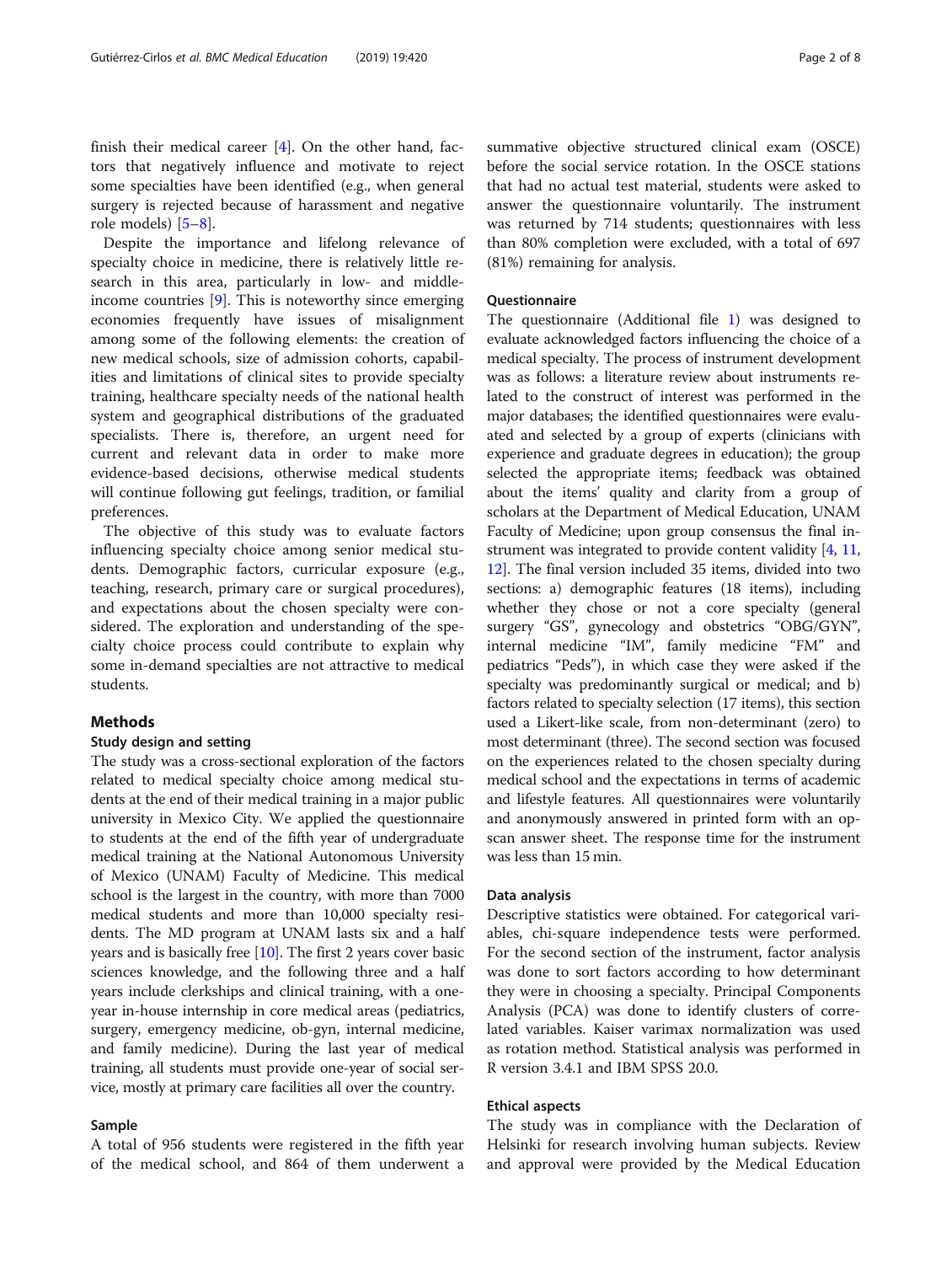# Results

# **Demographics**

The questionnaire was completed by 697 students, a response rate of 81%. The mean age of the participants was  $24 \pm 1$  years (mean  $\pm$  SD). Sixty-five percent were women. The majority (97%) were single and with no children. Regarding the parents' educational level, in 60% of the sample, at least one parent had undergraduate studies, while in 15% at least one had postgraduate studies. In our sample, 91% of the students' parents were not physicians. At UNAM, students have access to free medical training, whether they attended public or private High Schools; in our sample, 82% studied in a public High School.

# Previous experiences influencing specialty choice

More than half (60%) of the students had participated in congresses related to their specialty of interest, but less than a quarter (22%) had ever received structured information about the residency programs available (such as vocational counseling and career orientation). Roughly a third (30%) participated in research during their training, and 20% had been involved in teaching.

## Vocational features at the end of the medical training

About 80% of the students plan to specialize, while 12% would like other postgraduate training (a master's or a Ph.D. program). Only 5% would prefer to remain as general practitioners, 2% would like to practice teaching and 1% other activities. Almost half (45%) were interested in practicing medicine in rural communities, independently of whether they planned to specialize or not.

About 80% of the respondents want to do a "core" specialty (i.e., internal medicine, general surgery, pediatrics, gynecology and obstetrics, or family medicine), in the following order: IM (29%), GS (24%), Peds (11%), OB/ GYN (11%) and FM (4%).

# Determinants for the choice of a medical specialty

We analyzed the association of the previously discussed variables and the chosen specialty with a chi-squared hypothesis test for independence. There were statistically significant associations ( $p \le 0.05$ ) only for sex and the activity at the end of the career. There was a higher proportion of men who chose GS (40% vs. 25%), while there were more women in OB/GYN (16% women vs. 9% men) and Peds (16% women vs. 10% men). For IM and FM, there were no critical differences in the

proportions of women and men (37% vs. 38 and 6% vs. 3%, respectively).

In general, the most important factors for specialty choice at the end of the undergraduate medical training were the kind of work expected at the end of the specialty, the type of patients, personal ability, variety of medical problems, and the possibility of studying a subspecialty. Less determinant factors were research opportunities, role models, prestige, and financial aspects (Table [1\)](#page-3-0).

Even though financial matters were generally disregarded, students that selected OB/GYN or FM rated this factor higher than other students. Having the required skills for the specialty was generally an influencing factor, and even more for students that selected GS, FM or OB/GYN. Family support seemed more relevant for FM.

Pleasant experiences during the medical internship were slightly more relevant for GS and FM. Prestige tended to be more important for GS. Autonomy was less determinant for FM. The duration of the specialty was more relevant for FM. The duration of the FM specialty in Mexico is 3 years, while for the others it is 4 years, except for Peds, which has a duration of three to 4 years, depending on the hospital and university program [\[13](#page-7-0)]. This could be related to the possibility of studying a subspecialty, which seemed more important for the non-FM specialties. The possibilities of doing research were less important for OB/GYN and FM. Social aspects of the specialty had a higher priority for Peds and FM. The wide variety of medical problems faced in IM practice was determinant for choosing this specialty. Interest in the type of patient was more important for IM, Peds, and OB/GYN than for GS and FM, which could be explained by the fact that these have a large variety of patients. The characteristics of the job that is performed in the chosen specialty had a high priority for all the specialties but somewhat lower for GS. The availability of free time was less important for GS and more important for FM. Raising a family was a higher priority for FM. Role models seemed not to vary their importance in the different selected specialties.

We also identified factors that were more determinant, depending on sex. For women it was more important to consider the variety of medical problems in the specialty, the kind of work, the duration of the specialty and experiences during the clinical internship, while for men the possibility of doing research, pleasant academic experiences, to have skills related to the specialty, to have autonomy and the possibility of studying a subspecialty were more relevant. Raising a family was equally important for men as for women. Other factors similarly relevant for men and women were type of patient, social engagement, free time expectations, financial reasons, family support, role models, and prestige.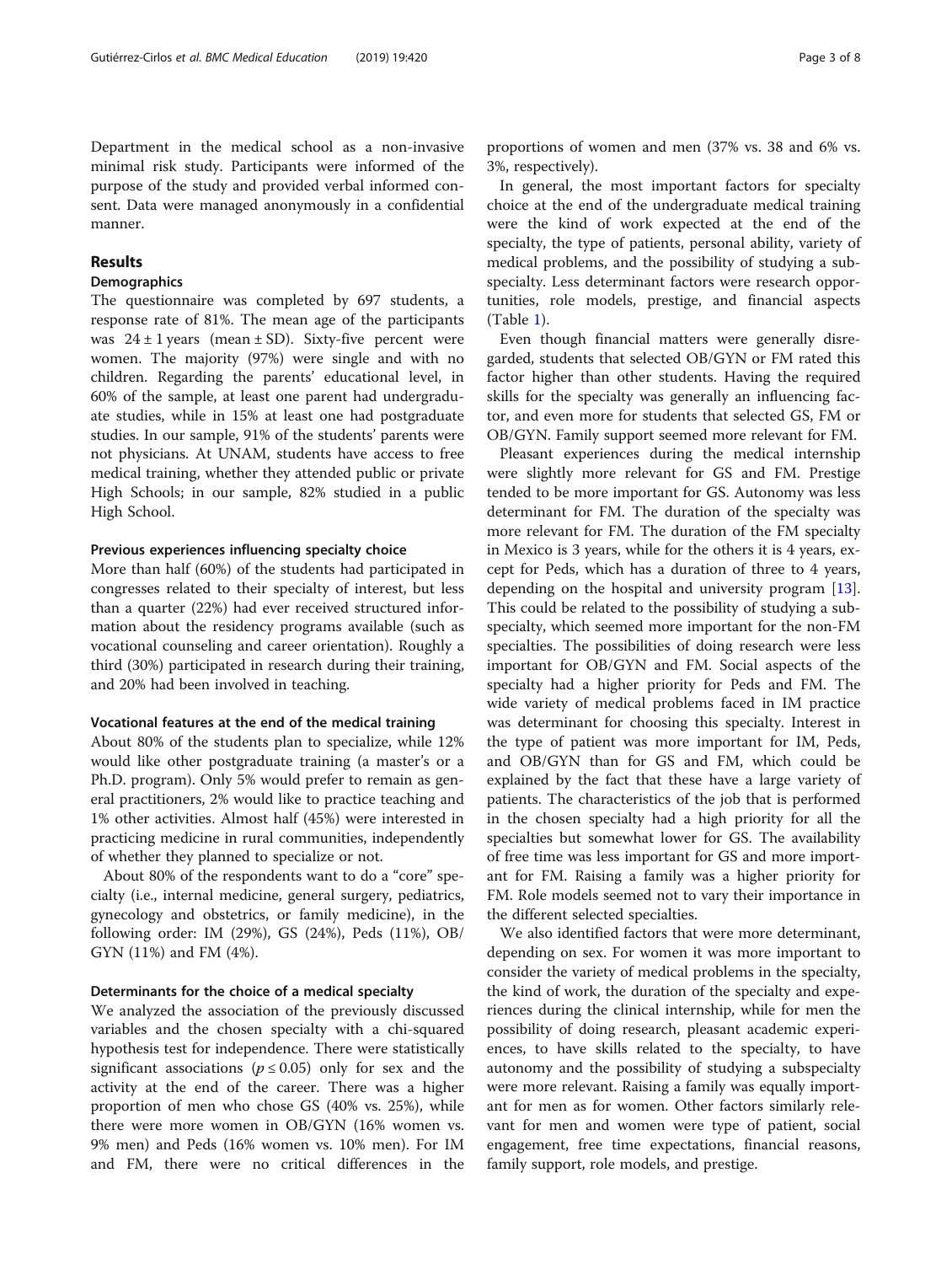<span id="page-3-0"></span>Table 1 Average importance of each item compared by chosen specialty and sex in senior medical students at UNAM Faculty of Medicine in Mexico City ( $n = 697$ ).  $0 =$  not determinant,  $3 =$  most determinant. Numbers in parentheses represent the order of importance of each item

| Item                                                          | GS <sup>a</sup> | OB/GYN  | IM.     | FM      | Peds    | Women   | Men     |
|---------------------------------------------------------------|-----------------|---------|---------|---------|---------|---------|---------|
| Type of patients in the specialty                             | 2.2(5)          | 2.5(1)  | 2.5(1)  | 2.0(5)  | 2.5(1)  | 2.4(2)  | 2.3(2)  |
| Variety of medical problems in the specialty                  | 2.1(6)          | 2.1(5)  | 2.5(2)  | 1.9(10) | 2.2(8)  | 2.2(4)  | 2.2(6)  |
| Work to do during the specialty                               | 2.2(4)          | 2.4(3)  | 2.4(3)  | 2.3(2)  | 2.5(2)  | 2.4(1)  | 2.3(3)  |
| Specialty social engagement                                   | 1.8(10)         | 2.0(9)  | 2.1(9)  | 1.9(9)  | 2.2(6)  | 2.0(9)  | 1.9(9)  |
| Possibility of studying a subspecialty                        | 2.2(2)          | 2.1(7)  | 2.2(7)  | 1.6(13) | 2.2(7)  | 2.1(7)  | 2.2(5)  |
| Opportunities to perform research                             | 1.6(14)         | 1.3(15) | 1.6(13) | 1.4(17) | 1.5(14) | 1.5(14) | 1.7(13) |
| Specialty duration                                            | 1.9(12)         | 1.5(13) | 1.5(16) | 2.1(4)  | 1.8(12) | 1.7(13) | 1.6(14) |
| Expectation of free time                                      | 1.6(15)         | 1.6(12) | 1.7(12) | 1.9(9)  | 1.8(13) | 1.8(12) | 1.7(12) |
| Possibility of raising a family                               | 1.8(11)         | 1.8(10) | 1.7(12) | 1.9(9)  | 1.9(10) | 1.8(10) | 1.8(10) |
| Potential autonomy after graduation                           | 2.0(8)          | 2.1(8)  | 2.1(8)  | 1.9(12) | 2.0(9)  | 2.0(8)  | 2.1(7)  |
| Financial reasons                                             | 1.4(17)         | 1.5(14) | 1.3(17) | 1.4(15) | 1.4(16) | 1.3(17) | 1.4(17) |
| Family support during the specialty                           | 1.8(9)          | 1.8(11) | 1.8(10) | 2.0(6)  | 1.9(11) | 1.8(11) | 1.8(11) |
| Role models                                                   | 1.5(16)         | 1.3(17) | 1.6(14) | 1.5(14) | 1.5(15) | 1.4(15) | 1.6(15) |
| Pleasant academic experience in the specialty                 | 2.2(4)          | 2.1(6)  | 2.3(5)  | 2.2(3)  | 2.3(4)  | 2.2(5)  | 2.3(4)  |
| Medical internship with pleasant experiences in the specialty | 2.1(7)          | 2.1(4)  | 2.2(6)  | 1.9(12) | 2.3(5)  | 2.1(6)  | 2.0(8)  |
| Specialty prestige                                            | 1.6(13)         | 1.3(16) | 1.6(15) | 1.4(17) | 1.2(17) | 1.4(16) | 1.5(16) |
| To have skills related to the specialty                       | 2.2(1)          | 2.4(2)  | 2.4(4)  | 2.5(1)  | 2.4(3)  | 2.3(3)  | 2.4(1)  |

<sup>a</sup>GS general surgery, OB/GYN gynecology and obstetrics, IM internal medicine, FM family medicine, Peds pediatrics

#### Factor analysis

It is to be expected that some determinants of specialty choice are positively correlated, for example, free time expectations and the opportunity to raise a family. The factor analysis showed that variables could be roughly clustered in three groups: factor 1 (F1) comprises the variables "interest in the specialty patient type", "variety of medical problems in the specialty", "work to do during the specialty", "specialty social engagement", "possibility of studying a subspecialty" and "opportunities to perform research"; factor 2 (F2) the variables "specialty duration", "expectation of free time", "possibility of raising a family", "potential autonomy after graduation", "financial reasons" and "family support during the specialty" and factor 3 (F3) includes the variables "role models", "pleasant academic experience in the specialty", "medical internship with pleasant experiences in the specialty", "specialty prestige" and "to have skills related to the specialty" (Table [2\)](#page-4-0).

The figure shows a scree plot with the variance contribution of the 17 factors identified in the analysis. As mentioned earlier, only the first three factors (F1-F3) were further considered in the analysis, as they explain 47.7% of the total variance (Fig. [1\)](#page-5-0).

# **Discussion**

Most physicians in Mexico choose specialties such as GS, OB/GYN, IM, and Peds, even though there is a paradoxically decreasing job offer for these graduates [[14\]](#page-7-0). Nonetheless, in-demand medical specialties for the epidemiologic landscape of the country like geriatrics and radio-oncology have limited appeal. In a recent study of first-year core specialties' Mexican residents, a comprehensive questionnaire was applied to identify factors that have an influence on the specialty choice [\[11](#page-6-0)]. The findings showed that choices were made during the last years of undergraduate training and that the type of patient was determinant for choosing Peds, while a welldefined academic program was determinant for internal medicine. The dimensions found in our factor analysis resemble Bland-Meurer classification: personal values that develop and change during the undergraduate training (F1), career needs to be satisfied (F2), and perception of specialty characteristics  $(F3)$  $(F3)$  $(F3)$   $[2, 3]$  $[2, 3]$  $[2, 3]$ . This confirms the finding that students choose a specialty based on a "package" or "cluster" of characteristics, rather than single features or interest in the specialty [\[15](#page-7-0)].

Given the features of the specialty programs and healthcare systems in low- and middle-income countries, free time availability is limited in almost all specialties, and may not be a determinant for residency selection [[9\]](#page-6-0). Nonetheless, in other countries, free time and lifestyle have been found as an important specialty selection determinant [\[16](#page-7-0)–[18\]](#page-7-0). A controllable lifestyle, financial factors, and free time were found to be important factors in medical students and doctors in a Brazilian study [\[4](#page-6-0)].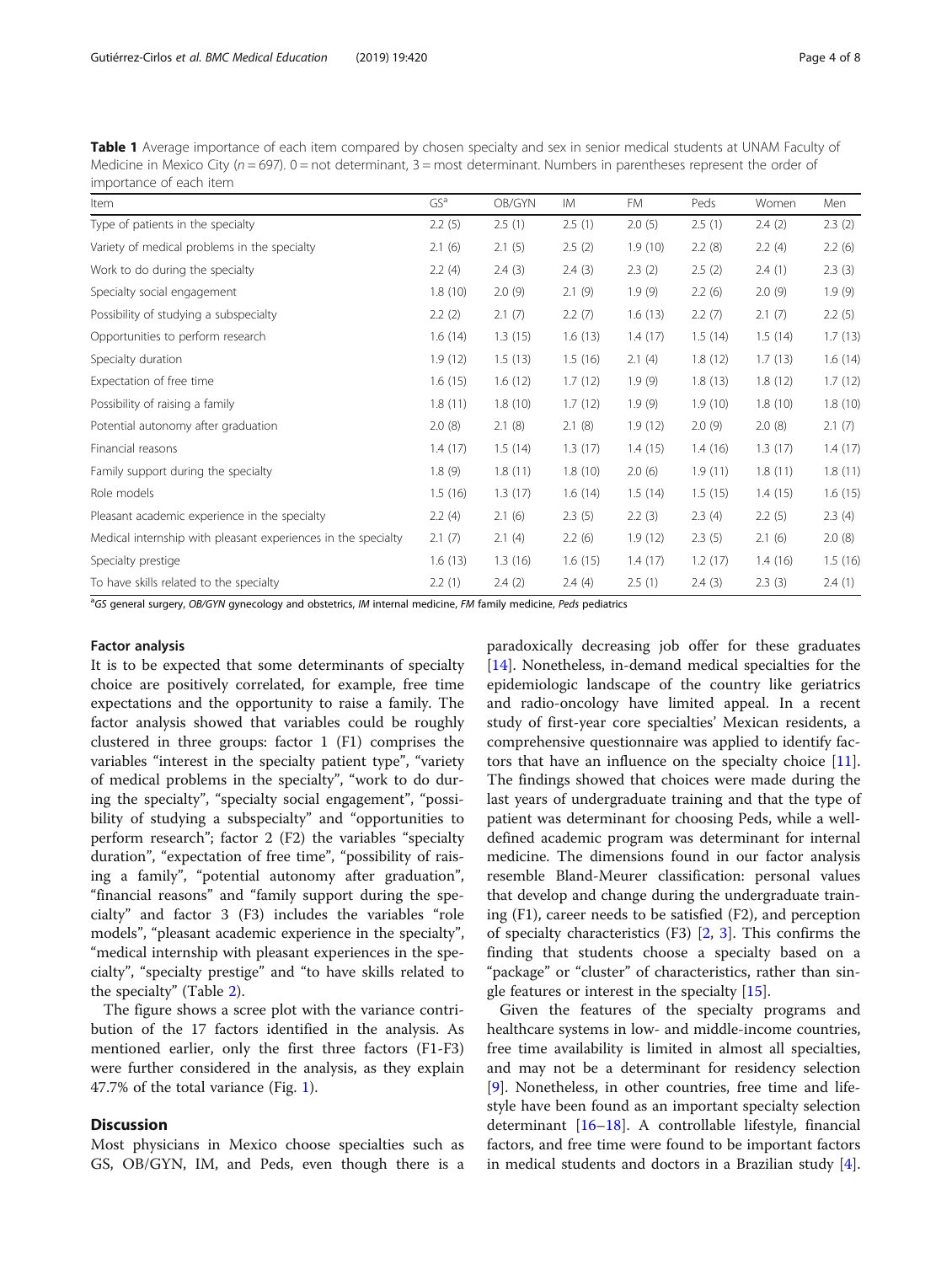| Item                                                             | Personal values during<br>undergraduate training (F1) | Career needs to be<br>satisfied (F2) | Perception of the specialty<br>characteristics (F3) | Mean<br>importance |  |
|------------------------------------------------------------------|-------------------------------------------------------|--------------------------------------|-----------------------------------------------------|--------------------|--|
| Interest in the specialty patient type                           | 0.77                                                  |                                      |                                                     | 2.3                |  |
| Variety of medical problems in the<br>specialty                  | 0.74                                                  |                                      |                                                     | 2.2                |  |
| Work to do during the specialty                                  | 0.69                                                  |                                      |                                                     | 2.4                |  |
| Specialty social engagement                                      | 0.60                                                  |                                      |                                                     | 2.0                |  |
| Possibility of studying a subspecialty                           | 0.50                                                  |                                      |                                                     | 2.1                |  |
| Opportunities to perform research                                | 0.40                                                  |                                      |                                                     | 1.6                |  |
| Specialty duration                                               |                                                       | 0.77                                 |                                                     | 1.7                |  |
| The expectation of free time                                     |                                                       | 0.76                                 |                                                     | 1.8                |  |
| Possibility of raising a family                                  |                                                       | 0.72                                 |                                                     | 1.8                |  |
| Potential autonomy after graduation                              |                                                       | 0.58                                 |                                                     | 2.0                |  |
| Financial reasons                                                |                                                       | 0.44                                 |                                                     | 1.4                |  |
| Family support during the specialty                              |                                                       | 0.41                                 |                                                     | 1.8                |  |
| Role models                                                      |                                                       |                                      | 0.68                                                | 1.5                |  |
| Pleasant academic experience in the<br>specialty                 |                                                       |                                      | 0.63                                                | 2.2                |  |
| Medical internship with pleasant<br>experiences in the specialty |                                                       |                                      | 0.62                                                | 2.1                |  |
| Specialty prestige                                               |                                                       |                                      | 0.57                                                | 1.4                |  |
| To have skills related to the specialty                          |                                                       |                                      | 0.42                                                | 2.2                |  |
| Alpha                                                            | 0.73                                                  | 0.71                                 | 0.65                                                |                    |  |
| Variance explained                                               | 24.0%                                                 | 12.4%                                | 8.3%                                                |                    |  |
| Cumulative variance explained                                    | 24.0%                                                 | 36.4%                                | 47.7%                                               |                    |  |

<span id="page-4-0"></span>Table 2 Factor analysis<sup>a</sup> of determinants of specialty preference in senior medical students at UNAM Faculty of Medicine in Mexico City ( $n = 697$ ). The last column shows the mean importance of the item ( $0 =$  not determinant; 3 = most determinant)

<sup>a</sup>Extraction method: principal components. Rotation method: Kaiser varimax normalization. Factor loading considered ≥0.4

Other fundamental aspects are personality traits [[11](#page-6-0), [19](#page-7-0)–[22](#page-7-0)], the possibility of further studying a subspecialty program [[11\]](#page-6-0), and the specialty prestige [[17](#page-7-0), [23,](#page-7-0) [24\]](#page-7-0). It has been previously reported that if the parents are physicians, this could also influence specialty choice [\[9](#page-6-0)].

Similar to the findings of Cleland, favorable working conditions were among the most prominent features for selecting a residency position [\[12](#page-6-0)]. Furthermore, women deemed this feature even more important than men, also in agreement with our results. As previously reported, the coverage of positions for primary care specialties has diminished as a result of a reduction in the number of students that select these specialties. Exposing students to academic experiences related to primary care seems not to modify choice rates [\[25](#page-7-0)].

Most medical students reach a final specialty decision after they undergo clinical training in medical school, typically during the last clinical immersion year [[3,](#page-6-0) [9](#page-6-0)]. We found that 38% reached a final specialty decision during the medical internship (fifth year in our program); followed by 27% who decided during undergraduate studies but before the internship; 20% who hadn't

decided at the end of the medical internship; 10% decided before admission to medical school, and 5% after finishing the medical internship. As a consistent finding, surgeons decide their specialty choice earlier, even before entering medical school. In our study, 13% of the students who chose general surgery reached their decision before undergraduate studies, in contrast to 10, 6, 4 and 12% in OB/GYN, IM, Peds, and FM, respectively.

The complex situation of admission in a specialty residency in Mexico has been commented elsewhere  $[14, 26]$  $[14, 26]$  $[14, 26]$  $[14, 26]$ . In 2016 only 20% of the applicants were selected from a pool of almost 40,000, and 51% were enrolled in a course focused on achieving higher scores in the national residency exam. We also found a trend of more women in medical than surgical specialties as compared to men; this is maintained even when they chose not to follow a non-core specialty. These results agree with many other previous reports that show a trend towards an increasing feminization of medical practice and some specialties [\[27](#page-7-0), [28](#page-7-0)]. Men tend to choose surgical specialties more often than women, as has been documented [[6](#page-6-0)–[9,](#page-6-0) [11](#page-6-0), [22](#page-7-0), [29\]](#page-7-0).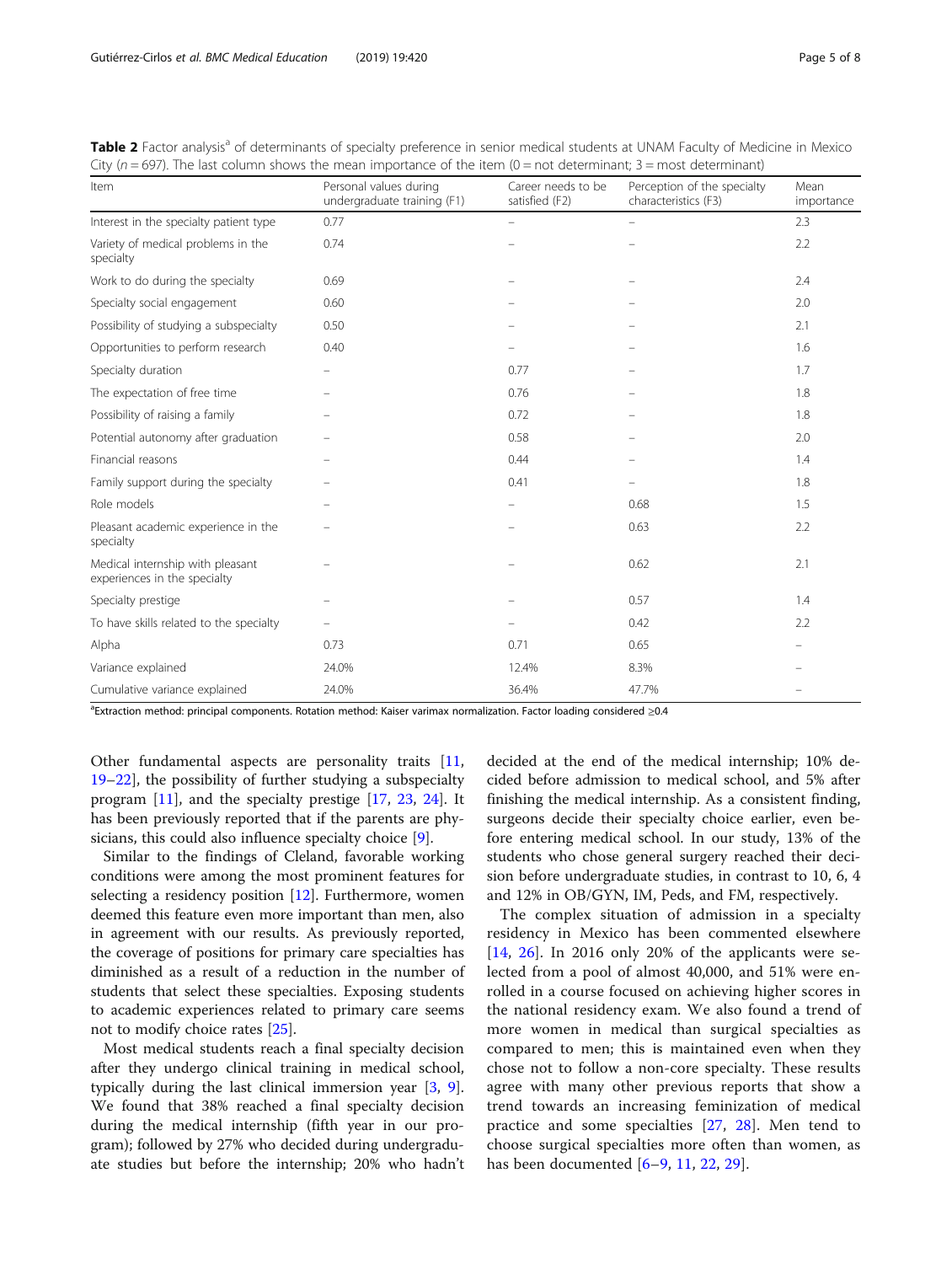<span id="page-5-0"></span>

Although it is evident that most students that choose a core medical specialty think that their primary activity will be related to that specialty, some considered other activities such as other postgraduate courses, a teaching career or remaining as general practitioners. This was notorious in students who chose FM, where 45% consider these activities, in contrast to those who chose other specialties (only 20% of the sample considered these other activities).

In a country with an epidemiological profile that has changed towards chronic degenerative diseases, the sociodemographic factors and the organization of the health systems should influence the vocational choice during medical studies. Despite the increased demand of primary care physicians, interest in other specialties that have a direct entrance (such as geriatrics, psychiatry or radiology) is still not enough to cover the need for such specialists. Early exposure with positive experiences related to highly demanded specialties according to each country's health system is important to modify the specialty choice and meet the training needs in other specialties.

One of the limitations of the study is that it was done in only one medical school, although the large sample and the characteristics of the Faculty of Medicine (public school, largest in the country, students from all the Mexican states, population similar to other public medical schools) provide strength to our findings. This is the first reported use of the study's questionnaire, and even though we have information from several sources of validity evidence (mostly regarding internal structure and content), we are aware that there is a need to continue accumulating evidence from other sources and to apply the instrument in different settings to other populations.

The study was performed at the end of the medical school career where most students have clarity about their career choices, although the low acceptance rate in the residency selection process in Mexico can compel many of these students to change their final vocational choice or opt for a "less than ideal" specialty that is less competitive. The variety of issues that determine the quality of professional trajectory decisions in medicine generate a field ripe for research studies. One of the most significant challenges of twenty-first century global healthcare is the asymmetry of the societal needs and the educational trajectories of its healthcare professionals, this situation needs to be addressed with quantitative and qualitative research to better understand the nuances of the decision-making process, at the individual and institutional levels, and offer credible and practical solutions. Stakeholders in medical education and healthcare communities should inform students about specialties' pros and cons in a balanced manner and attempt to influence modifiable factors in specialty choice.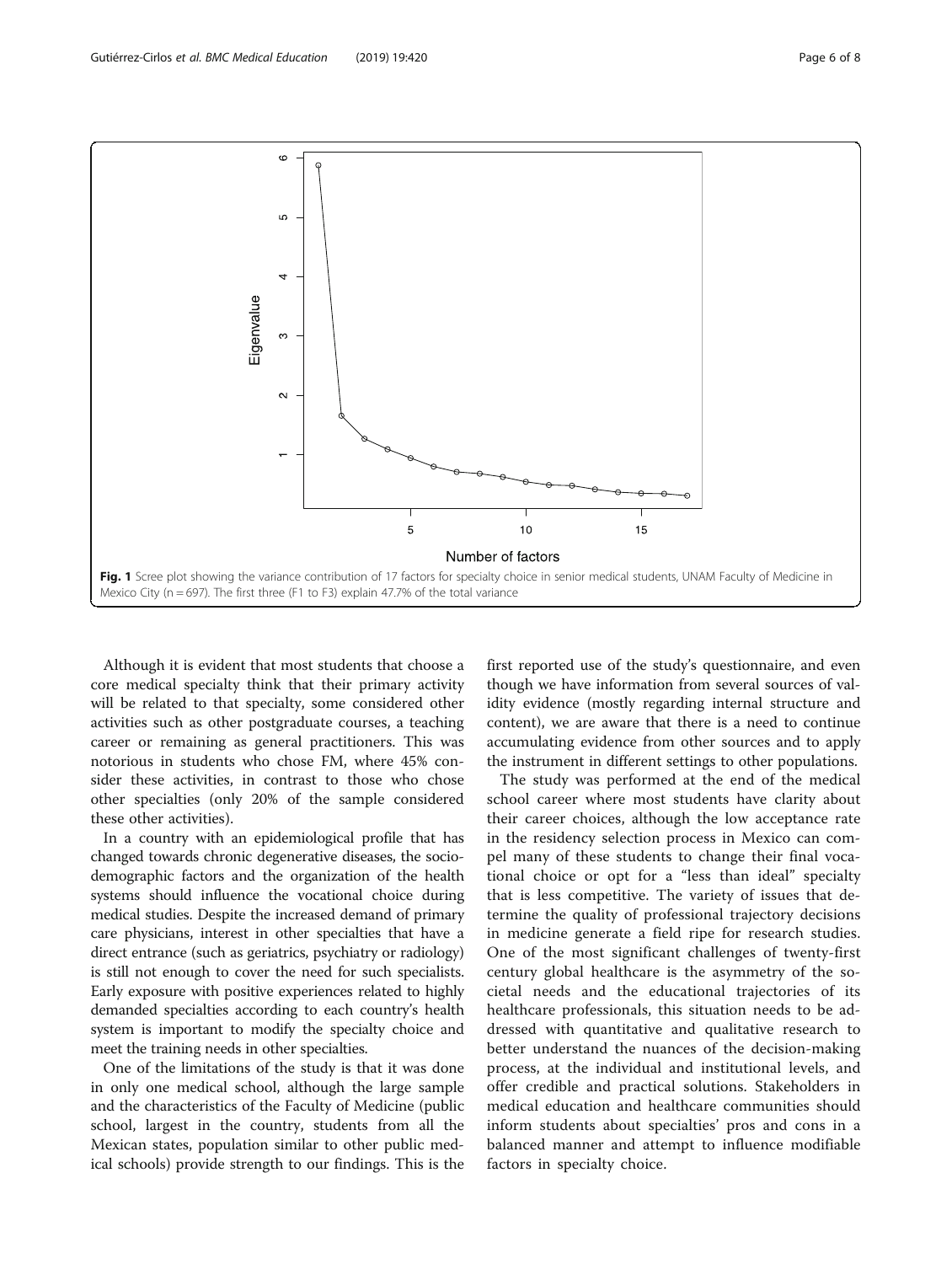# <span id="page-6-0"></span>Conclusion

In Mexico, similar to other countries, there is a tendency towards specialization in medicine. Most students prefer a medical or surgical specialty program, mainly in the core specialties. A majority of students decide on specialty choice during the last years of undergraduate training. Pleasant academic experiences and the characteristics of the medical internship are determinants in specialty choice. Overall, personal values (e.g., personal preferences and positive attitude towards patients) and the perceived characteristics of the specialty (e.g., related work, pleasant academic experience) are more determinant than career needs to satisfy (e.g., financial reasons, prestige).

#### Supplementary information

Supplementary information accompanies this paper at [https://doi.org/10.](https://doi.org/10.1186/s12909-019-1830-5) [1186/s12909-019-1830-5.](https://doi.org/10.1186/s12909-019-1830-5)

Additional file 1. Factors related to specialty selection questionnaire.

#### **Abbreviations**

F: Factor (from the factor analysis); FM: Family medicine; GS: General surgery; IM: Internal medicine; OB/GYN: Gynecology and obstetrics; OSCE: Objective structured clinical exam; PCA: Principal components analysis; Peds: Pediatrics; SD: Standard deviation; UNAM: National Autonomous University of Mexico

#### Acknowledgments

We appreciate the time and enthusiasm of the medical students that participated in the study.

#### Authors' contributions

CGC, AMG, and MSM participated in the design and implementation of the study. CGC, JJN, and MGM were responsible for data analysis. All authors read and approved the final manuscript.

#### Authors' information

- Carlos Gutiérrez-Cirlos, MD, MHPE, PhD, is an Internist at the Instituto Nacional de Nutrición "Salvador Zubirán" in Mexico City, and medical educator, Professor of Medical Propedeutics, National Autonomous University of Mexico (UNAM) Faculty of Medicine in Mexico City.
- J. Jesús Naveja, M.D., is a Ph.D. student of the PECEM (M.D.-Ph.D.) Program at UNAM Faculty of Medicine in Mexico City.
- Manuel García-Minjares is a professor of Statistics in different programs at UNAM. He currently collaborates as head of the Statistics Unit in the Coordination of Educational Development and Curricular Innovation at UNAM.
- Adrián Martínez-González, M.D., Ph.D., is Professor of Public Health at National Autonomous University of Mexico (UNAM) Faculty of Medicine in Mexico City and Director of Educational Assessment at UNAM. He is a member of the Mexican National Academy of Medicine and the National System of Researchers.
- Melchor Sánchez-Mendiola, M.D., M.H.P.E., Ph.D., is a pediatrician and medical educator at the (UNAM) Faculty of Medicine in Mexico City. He is a Professor of Medical Education at UNAM Postgraduate Studies Division, and responsible for UNAM Masters' program in Health Professions Education.

#### Funding

JJN received a research scholarship from CONACYT (ID: 622969). The funding organization played no role in the design of the study nor in the collection, analysis, and interpretation of data or in the writing of the manuscript.

#### Availability of data and materials

The datasets used in the study are available from the corresponding author on request.

#### Ethics approval and consent to participate

The study was in compliance with the Declaration of Helsinki for research involving human subjects. Formal written informed consent was not required since the study was a "research without risk" project, according to Article 17 of the Mexican Federal Law of Health Research ([http://www.salud.](http://www.salud.gob.mx/unidades/cdi/nom/compi/rlgsmis.html) [gob.mx/unidades/cdi/nom/compi/rlgsmis.html\)](http://www.salud.gob.mx/unidades/cdi/nom/compi/rlgsmis.html), and Article 11.3 of the Mexican National Norm on Biomedical Research in Human Beings, published in 2013 by the Mexican Federal Government ([http://dof.gob.mx/nota\\_detalle.](http://dof.gob.mx/nota_detalle.php?codigo=5284148&fecha=04/01/2013) [php?codigo=5284148&fecha=04/01/2013\)](http://dof.gob.mx/nota_detalle.php?codigo=5284148&fecha=04/01/2013). Participants were informed of the purpose of the study, and verbal informed consent was obtained. Verbal consent was preferred due to the nature of the study, and the limited time window available during participation.

Review and approval of the project were provided by the Medical Education Department of the medical school as a non-invasive minimal risk study. Data were managed and analyzed anonymously.

#### Competing interests

The authors declare that they have no competing interests.

#### Author details

<sup>1</sup>National Institute of Medical Sciences and Nutrition "Salvador Zubirán", Mexico City, Mexico. <sup>2</sup> Faculty of Medicine, National Autonomous University of Mexico (UNAM), Mexico City, Mexico.<sup>3</sup> Coordinador de Desarrollo Educativo e Innovación Curricular, Universidad Nacional Autónoma de México, Circuito Centro Cultural, S/N. Edificio CIPPS, 1er Piso, Ciudad Universitaria, Del. Coyoacán, Ciudad de México, CdMx 04510, México.

#### Received: 31 March 2019 Accepted: 9 October 2019 Published online: 14 November 2019

#### References

- 1. Lefevre JH, Roupret M, Kerneis S, Karila L. Career choices of medical students: A national survey of 1780 students. Med Educ. 2010;44(6):603–12.
- Bland CJ, Meurer LN, Maldonado G. Determinants of primary care specialty choice: a non-statistical meta-analysis of the literature. Acad Med. 1995; 70(7):620–41.
- Querido SJ, Vergouw D, Wigersma L, Batenburg RS, De Rond MEJ, Ten Cate OTJ. Dynamics of career choice among students in undergraduate medical courses. A BEME systematic review: BEME guide no. 33. Med Teach. 2016; 38(1):18–29.
- 4. De Souza LCL, Mendonça VRR, Garcia GBC, Brandão EC, Barral-Netto M. Medical specialty choice and related factors of brazilian medical students and recent doctors. PLoS One. 2015;10(7):e0133585.
- 5. Umoetok F, Van Wyk JM, Madiba TE. Does gender impact on female doctors' experiences in the training and practice of surgery? A single Centre study. S Afr J Surg. 2017;55(3):8–12.
- 6. Gelfand DV, Podnos YD, Wilson SE, Cooke J, Williams RE, Hiyama DT, et al. Choosing general surgery: insights into career choices of current medical students. Arch Surg. 2002;137(8):941–7.
- 7. Healy NA, Cantillon P, Malone C, Kerin MJ. Role models and mentors in surgery. Am J Surg. 2012;204(2):256–61.
- 8. Berger AP, Giacalone JC, Barlow P, Kapadia MR, Keith JN. Choosing surgery as a career: early results of a longitudinal study of medical students. Surgery. 2017;161(6):1683–9.
- Gutiérrez-Cirlos C, Naveja JJ, Sánchez-Mendiola M. Factores relacionados con la elección de una especialidad en medicina. Investig en Educ Médica. 2017;6(23):206–14.
- 10. Sánchez-Mendiola M, Durante-Montiel I, Morales-López S, Lozano-Sánchez R, Martinez-González A, Graue-Wiechers E. Plan de Estudios 2010 de la Facultad de Medicina de la Universidad Nacional Autónoma de México. Gac Med Mex. 2011;147(2):152–8.
- 11. Gutiérrez-Cirlos C, Naveja JJ, Leenen I, Sánchez-Mendiola M. Factores en la elección de una especialidad en médicos residentes mexicanos. Gac Med Mex. 2017;153(7):800–9.
- 12. Cleland JA, Johnston PW, Anthony M, Khan N, Scott NW. A survey of factors influencing career preference in new-entrant and exiting medical students from four UK medical schools. BMC Med Educ. 2014;14(1):151.